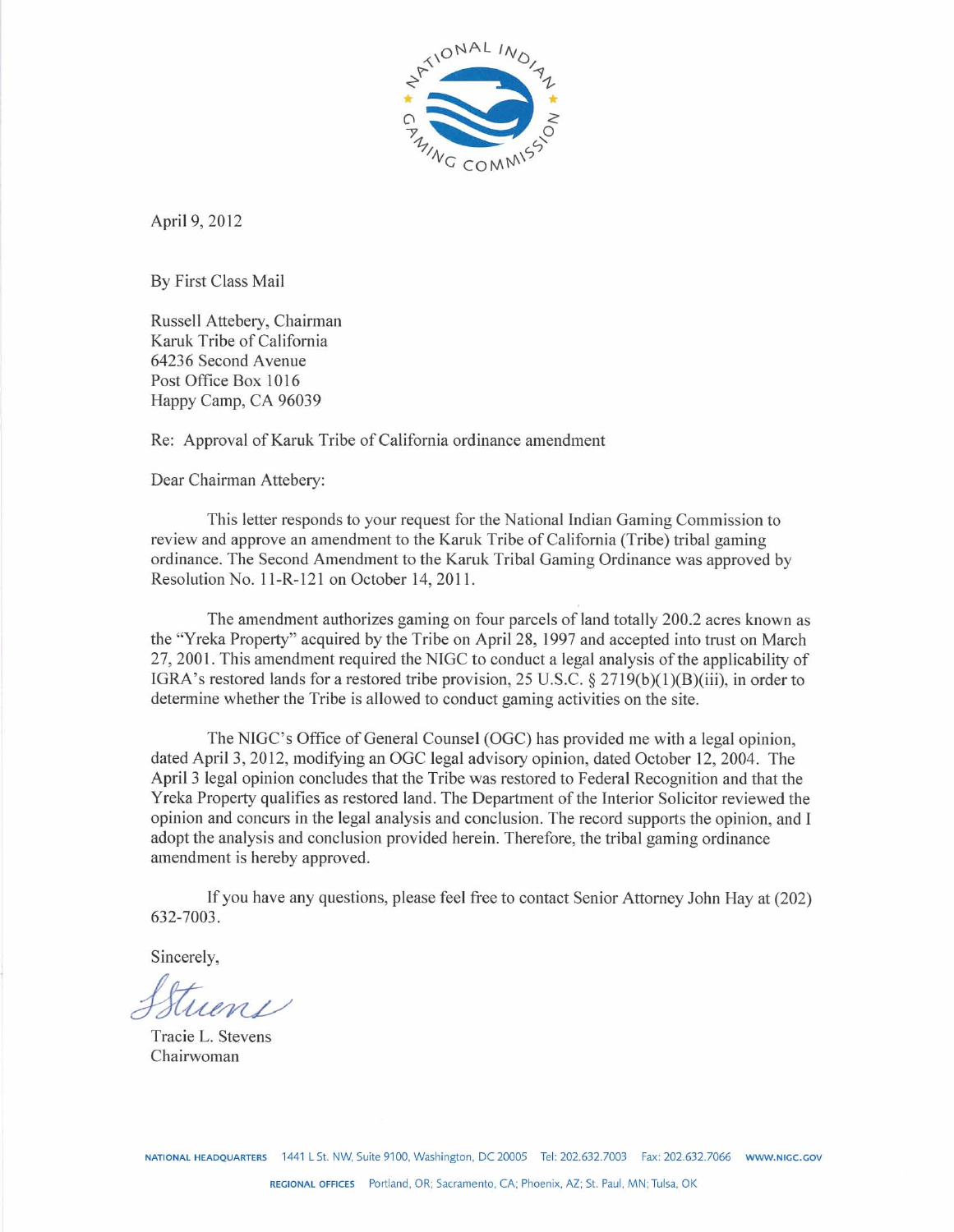-.

Post Office Box 316<br>Happy Camp, CA 96039



Post Office Box 1016 Happy Camp, CA **96039** Havvv Camv, CA **96039** 

**Karuk Community Health Clinic Community Avenue Clinic Reserves Avenue Arithmetic Clinic Clinic Clinic 64236 Second Avenue 64236 Second Avenue 64236 Second Avenue 64236 Second Avenue 64236 Second Avenue 64236 Second Avenue A AA A AA A AA** 

## hone: **(530) 493-5257 Administrative Office** ~hine: **(530) 493-2201 Administrative Office**<br>Fax: (530) 493-5270 **Phone:** (530) 493-1600 **.** Fax: (530) 493-5322 **Fax:** (530) 493-5364 **<sup>64236</sup>**Second Avenue Post Office Box **1016** . Happy Camp, CA **<sup>96039</sup>**

## **RESOLUTION OF THE KARUK TRIBE**

Resolution No: 11-R-121<br>Date Approved: October 14, 2011 Date Approved:

# **A RESOLUTION TO ADOPT THE SECOND** AMENDMENT **TO THE** KARUK **TRIBAL GAMING ORDINANCE AND SUBMIT THE SAME TO THE NATIONAL INDIAN GAMING COMMISSION FOR REVIEW** AND **APPROVAL**

**WHEREAS;** the Karuk Tribe is a Sovereign Aboriginal People, that have lived on their own land since long before the European influx of white men came to this continent; and

**WHEREAS;** the members of the Karuk Tribe have approved Article VI of the Constitution delegating to the Tribal Council the authority and responsibility to exercise by resolution or enactment of Tribal laws all the inherent sovereign powers vested in the Tribe as a Sovereign Aboriginal People, including negotiating and contracting with federal, state, Tribal and local governments, private agencies and consultants; and

**WHEREAS;** the members of the Karuk Tribe have approved Article VIII of the Constitution assigning duties to the Chair, Vice Chair, and Secretary/Treasurer including signing and executing all contracts and official documents pertaining to the Karuk Tribe; and

**WHEREAS;** the Karuk Tribe is a federally recognized Tribe and its Tribal Council is eligible to and is designated as an organization authorized to Contract pursuant to P.L. **93-638** on behalf of the Karuk Tribe; and

**WHEREAS;** the Tribal Executive Council adopted the Karuk Tribal Gaming Ordinance on May **4,2003,**  to authorize, permit and otherwise regulate gaming on the Tribe's Indian lands; and

**WHEREAS,** in furtherance of the Tribe's primary goals and objectives and pursuant to the Section XVII of the Tribal Gaming Ordinance authorizing Amendments to the Ordinance, the Tribal Executive Council has decided to amend the Tribal Gaming Ordinance of May **4, 2003,** to ensure that at least one potential gaming site is clearly and unequivocally identified for the purposes of securing a full and fair debate of such issues as may legitimately be raised and appropriate mitigation measures implemented in accordance with applicable state and federal authority; and

**WHEREAS;** that the Tribal Executive Council has developed the Second Amendment to the Karuk Tribal Gaming Ordinance in order to authorize, permit and otherwise regulate gaming on specific lands now held in trust by the United States for the benefit of the Tribe; and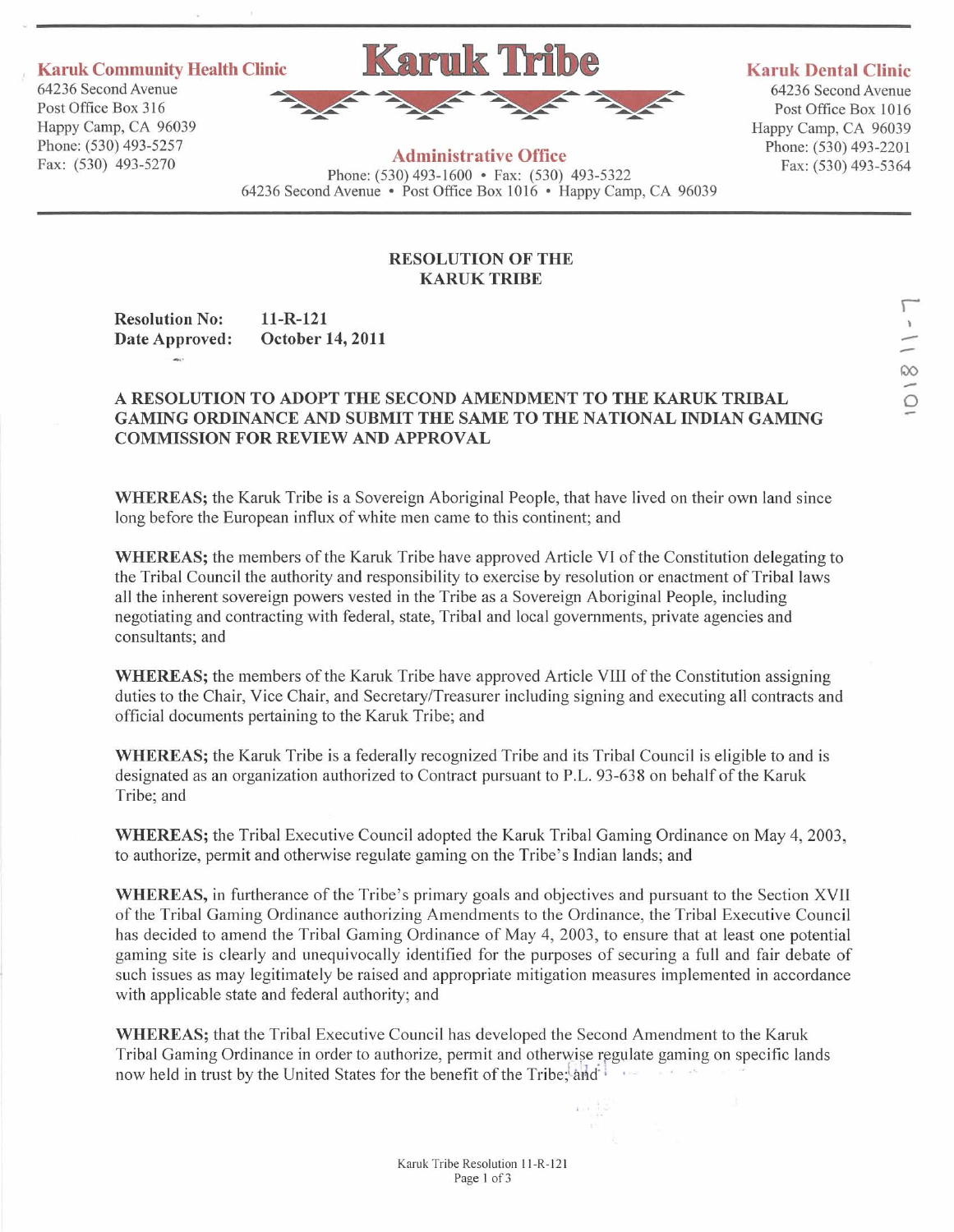**NOW, THEREFORE, BE IT RESOLVED,** that the following First Amendment to the **Karuk** Tribal Gaming Ordinance is hereby adopted by amending Section **111** of the **Karuk** Tribal Gaming Ordinance to read as follows:

# **111. Gaming Authorized**

 $\tilde{\mu} = 0$ 

 $\sim$   $\,$   $\,$   $\,$ 

*Class II gaming as defined at 25 U.S.C.§ 2703(7)(A), and by the regulations promulgated by the National Indian Gaming Commission at 25 C.F.R. \$502.3, and Class III gaming as defned at 25 U.S.C. §2703(8), and by the regulations promulgated by the National Indian Gaming Commission at 25 C.F.R. \$502.4 (as published in the Federal Register at 57 FR 12382- 12393, April 9, 1992) are hereby authorized to be conducted on "Indian Lands" as defined at 25 U.S.C. §\$2703(4) and 2719, including the property identified as the "Yreka Property" in the*  letter dated October 12, 2004, to former Karuk tribal attorney Bradley G. Bledsoe Downes from *the [former] Acting General Counsel of the National Indian Gaming Commission, Penny J. Coleman. This land consists offour parcels acquired by the Tribe on April 28, 1997, and accepted into trust on March 27, 2001. The total acreage of these four parcels is 200.2 acres and the prior owner of each is identiJied as "Holm"* -- *the four parcels contain, respectively, 20 acres, 60.2 acres, 100 acres and 20 acres, and they are located within the "Karuk Tribal Housing Authority Land" at Yreka, California. Three additional parcels were identified in the Coleman advisory opinion letter of October 12, 2004, but they will not be usedfor gaming. They were accepted into trust on March 27, 2001, and are described as follows: Bowers parcel of 0.77 acres, acquired by the Tribe on July 24, 1997; Bowers/Borgparcel of 0.87 acres, acquired by the Tribe on September 12, 1997; an4 Bowers parcel of 0.86 acres, acquired by the Tribe on September 12, 1997.* 

**BE IT FURTHER RESOLVED,** that the Tribal Chairman is hereby further authorized to take such additional steps on behalf of the Tribe as may be required including execution of all documents necessary to implement this Resolution and the forwarding of this Ordinance to the National Indian Gaming Commission for regulatory review and approval.

BE IT FURTHER RESOLVED, that the language in the First Amendment to the Karuk Tribal Gaming Ordinance shall in no way be construed as a waiver of the **Karuk** Tribe's sovereign immunity.

**BE IT FURTHER RESOLVED,** that the Tribe's attorneys at the law **firm** of DICKINSON WRIGHT PLLC are directed to submit the First Amendment to the Tribal Gaming Ordinance to the National Indian Gaming Commission for review and approval.

**THEREFORE BE IT FINALLY RESOLVED;** that the Chairman of the National Indian Gaming Commission is hereby requested to review and approve the Second Amendment to the Karuk Tribal Gaming Ordinance herby adopted.